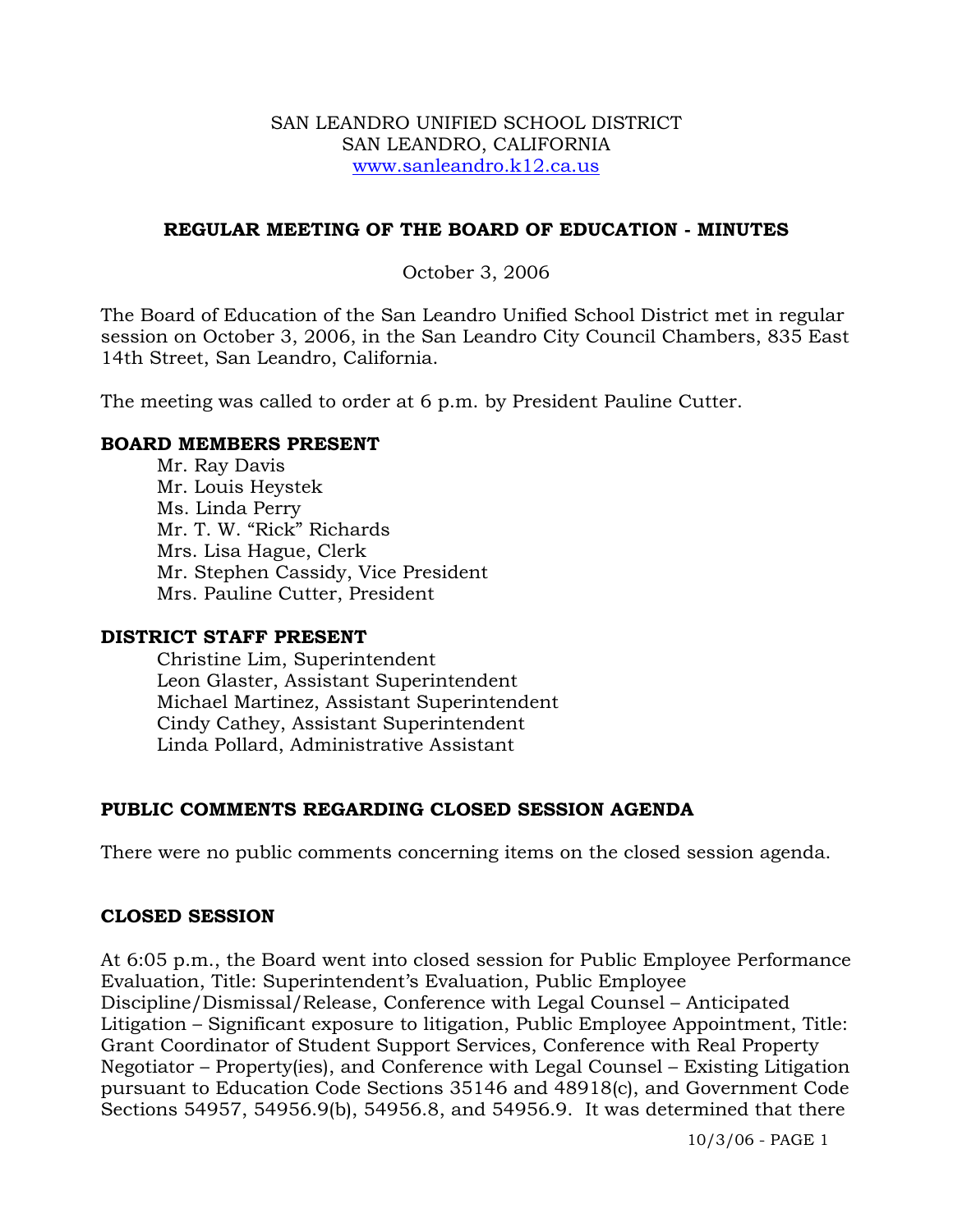was no need for the closed session on Student Expulsions. The closed session was adjourned at 7:00 p.m.

The Board returned to open session at 7:05 p.m. with the Pledge of Allegiance to the Flag. President Cutter said the Board had been in closed session and the following action was taken:

- On a motion made by Mr. Davis and seconded by Mr. Richards, the Board appointed Daniel Hillman as Grant Coordinator of Student Support Services, hired at a Step 1, by a 7-0 vote.
- On a motion made by Mr. Davis and seconded by Mr. Cassidy, the Board approved the Superintendent's Goals for 2006-2007 by a 7-0 vote.
- During the closed session, the Governing Board of the San Leandro Unified School District took the following action: Provided approval to legal counsel to seek appellate review of a post-judgment order awarding attorneys' fees to the San Leandro Teachers' Association under the Private Attorney General doctrine, California Code of Civil Procedure section 1021.5. The underlying litigation involves the use of faculty mailboxes by the San Leandro Teachers' Association to distribute political campaign endorsements. The Board's decision to take this action was unanimous by a vote of 7-0.

# **APPROVAL OF AGENDA**

On a motion made by Ms. Perry and seconded by Mr. Richards, the Board approved the agenda for the regular meeting of October 3, 2006, by a 7-0 vote.

**REPORTS** Parks & Recreation Commission Report: There was no report as Dean Koenig, San Leandro Unified School District representative, was not present.

# **PRESENTATIONS**

• Dave Casentini, Program Director, explained that Resource Solutions Group (RSG) had developed a utility ratepayer funded program, School Energy Efficiency (SEE) Program, administered under the auspices of the California Public Utilities Commission, which was available to qualifying private and public K-12 school districts within the nineteen counties in PGE's service territory to reduce energy costs and improve the learning environment. Administered by RSG, the program offers technical services and cash incentives to assist districts in identifying, developing, and implementing cost-effective energy efficient building improvement strategies.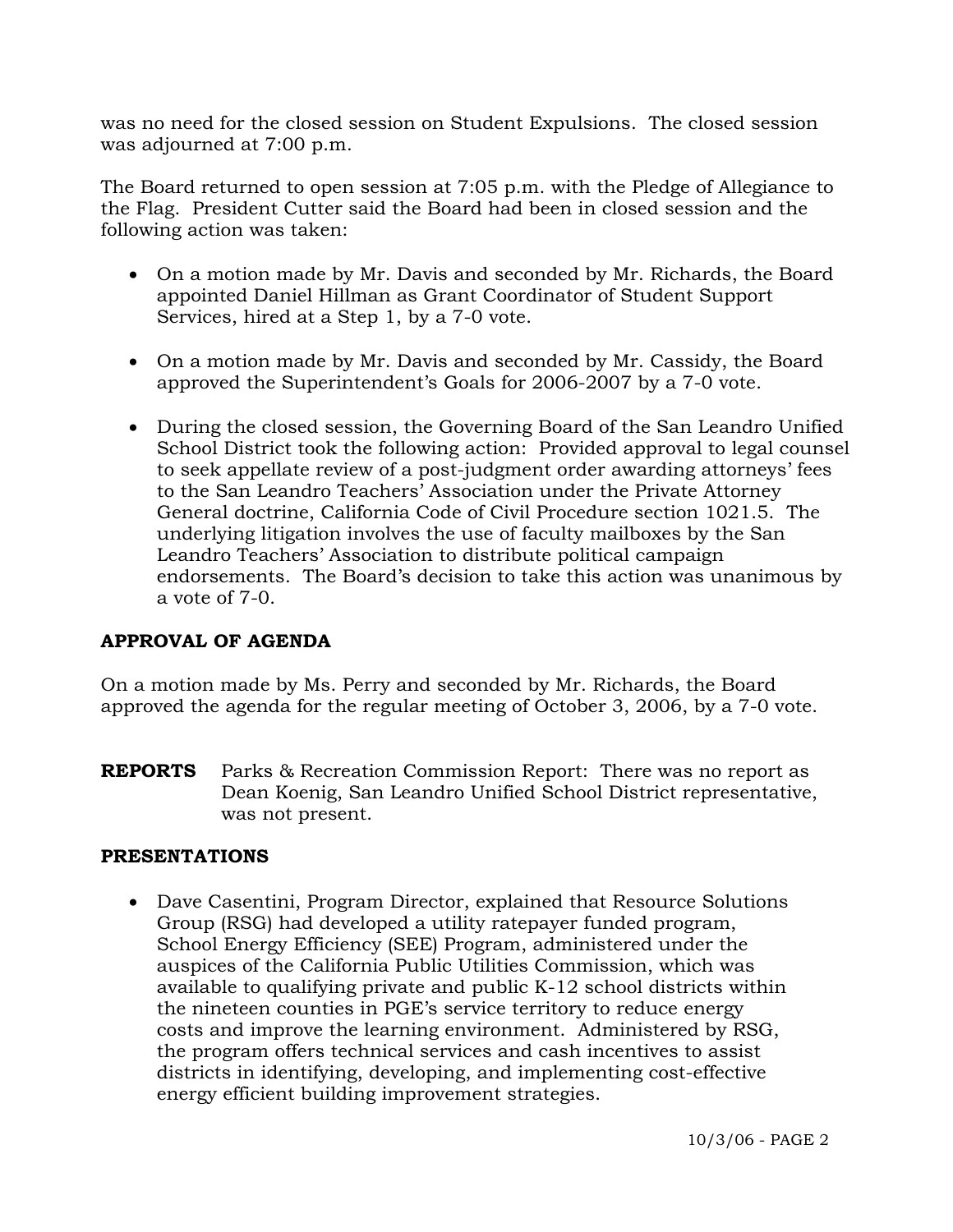As part of a demonstration project, funded by the SEE program, McKinley Elementary School recently received upgrades to the school's multi-purpose room and hallway lighting, which consisted of replacing ceiling tiles, inefficient high bay High Intensity Discharge (HID) light fixtures and old, surface mount wrap around fluorescent fixtures with efficient fluorescent fixtures, that will result in an annual cost savings of approximately \$839 to the District.

 Mr. Casentini also reported that the SEE project team had an opportunity to identify energy efficiency opportunities at McKinley as well work with a group of teachers to integrate student learning opportunities on ways to use energy wisely both at school and at home. Students showcased their energy knowledge through presentation boards displayed in the multi-purpose room and distributed compact florescent lamps, energy saving books, promoting ways to save energy at home at the school's Open House on May 18, 2006.

 A copy of McKinley's case study as well as a flyer highlighting new program services and incentives provided by RSG was distributed to the Board, noting that the SEE Program would be only available until December 31, 2008, and was offered on a first-come, first-served basis while funding lasts, at no direct cost to participating districts, for projects completed by October 31, 2008.

 He recognized Mr. Glaster and the District for helping RSG build a very strong and feasible demonstration project, that would not only be highlighted under their new program, but would provide other districts with the potential savings available by installing that right kind of lighting.

 Responding to Mr. Cassidy, Mr. Casentini said that it was suggested by staff to look towards early November to possibly begin discussing future projects with the District, adding that while the McKinley School demonstration project was completely funded through the ratepayer fund, RSG would continue to provide installation support services free of charge as well as offer cash rebates and bonuses (equivalent PG&E's rebates) for future efficiency projects the District may want to pursue.

 The Board thanked Mr. Casentini for the presentation and enlightening them to this rewarding experience.

• Assistant Superintendent for Business Services, Leon Glaster, and Business Manager, Bruce Colby, presented the 2005-2006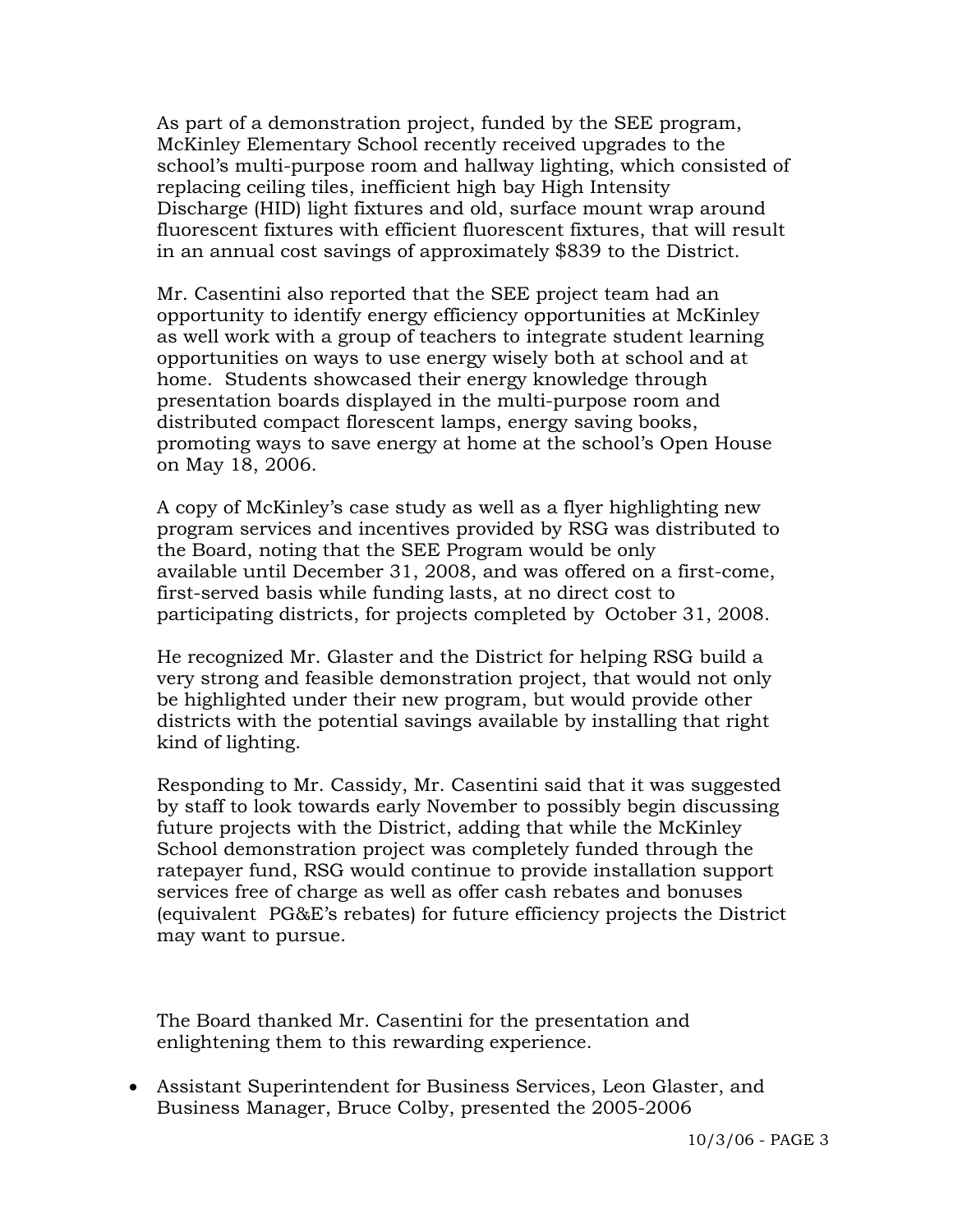Unaudited Actuals/2006-2007 Preliminary Multi-Year Projections.

 Mr. Colby began by acknowledging the efforts of the Business Office staff, proudly announcing that this was the first year the closing was completed "fairly on time" and without the assistance of consultants.

 Mr. Colby stated that the General Fund was balanced for the 2005- 2006 fiscal year, that while the District met a little over the 3% state reserve requirement was still below the statewide district reserve average, and that there was restricted carryover to help meet the District's educational goals and objects.

 Highlights of the presentation included summary information for the General Fund (unrestricted and restricted) and all other Funds in the District including Adult School, Cafeteria, Deferred Maintenance, Special Reserve, Building Capital Facilities, County (State) School Facilities, Bond Redemption and Self Insurance. Mr. Colby noted that while the 2005-06 Actuals were within reasonable expectations and had a better ending fund balance, enrollment fluctuations, inflation & salary agreement would continue to be a budget challenge as the District's begins planning for the 2007-08 fiscal year.

 In addition, Mr. Colby explained that this year a \$200K Furniture & Equipment Reserve Fund was created, with some of the under spending at the District Office level and for the parcel tax election, which would provide a funding source to help replace outdated technology equipment, furniture, as well as purchase new furniture for classrooms etc., adding that it was the goal to replenish the fund each year, keeping it at the \$200K amount.

 The Board posed concerns and clarifying questions around Special Education costs and funding that were answered by staff.

 Mr. Cassidy specifically was interested in the amount of money spent on consultants since he felt that had always been an area the public thought the District was wasting money on. He asked staff to provide information outlining the amount spent on consultant this year. Mr. Colby felt that despite public perception the amount would not be extremely high.

 Regarding the furniture fund, Mr. Cassidy was interested in how this had been funded previously to which Mr. Glaster indicated that they had allocated funds specifically for this area, adding that this would be the foundation for the recently developed reserve policy. He was also concerned that the decision to allocate \$200k to this fund was made without Board approval. Ms. Perry explained that as a result of an inventory audit, it was recommended that the District consider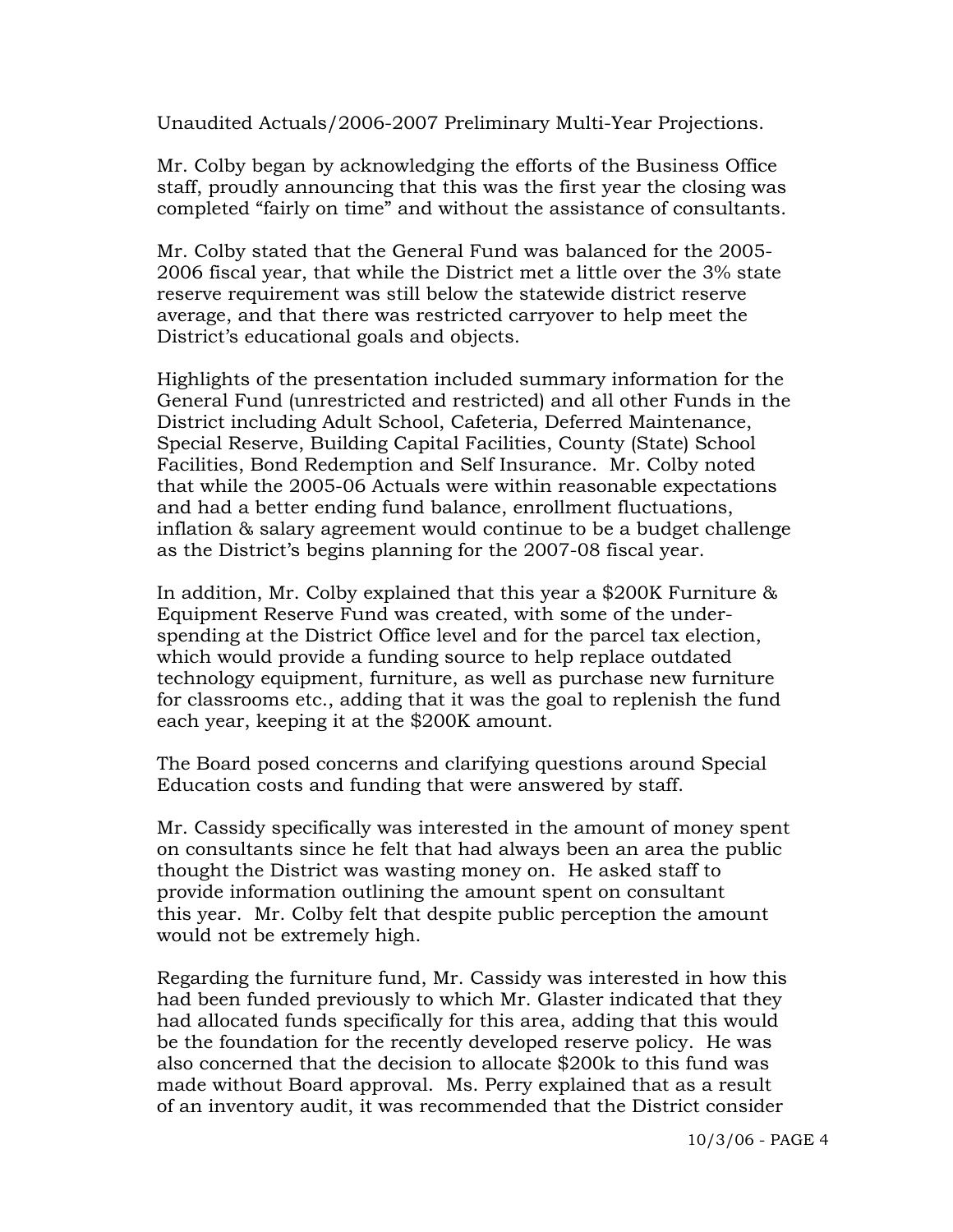long-term replacement strategies.

 Mr. Cassidy also reiterated his interest in discussing the different staff ratios and needs in the District.

 Mr. Heystek welcomed the reserves that had been implemented by staff, and was interested in the plan to get the contingency plan back on track.

 The Board thanked staff for all of their work, with Mr. Richards adding that the District was in good financial stead, reminding the Board to proceed with caution as we move forward.

# **PUBLIC TESTIMONY ON NON-AGENDA ITEMS**

- Coretta Gamble expressed her concern regarding the recent transfer of a well-liked Jefferson Elementary School teacher to another school in the District, and the effect it might have not only on her son, but the other students in the class.
- Mike Katz shared two suggestions to the Board. He felt that more "usefriendly" terminology should be considered when presenting information to the public, making presentations not only for the benefit of the Board but for the members of the public that attend the meetings. He also asked the Board to reconsider modifying the intra-district transfer policy provision allowing District employees preference to transferring their child to the school where they are employed. He would like language include giving some preference to high school employees with elementary school children, allowing them to transfer their child to an elementary school of their choice, which he felt could be used as a tool to retaining personnel.
- Gerald Shovlin would like the Board to consider recognizing those students who excel on tests such as the STAR with either a certificate or letter.

# **REPORTS**

1) Correspondence – Clerk Hague reported receiving emails from Katherine Goodall regarding website recommendation; from Lisa Carboni regarding science standards for 6<sup>th</sup> grade; from Morgan Mack-Rose and Cynthia Jaynes regarding community support for schools; from Deborah Cox regarding Measure B update; and from Employee #3911 regarding an employment issue.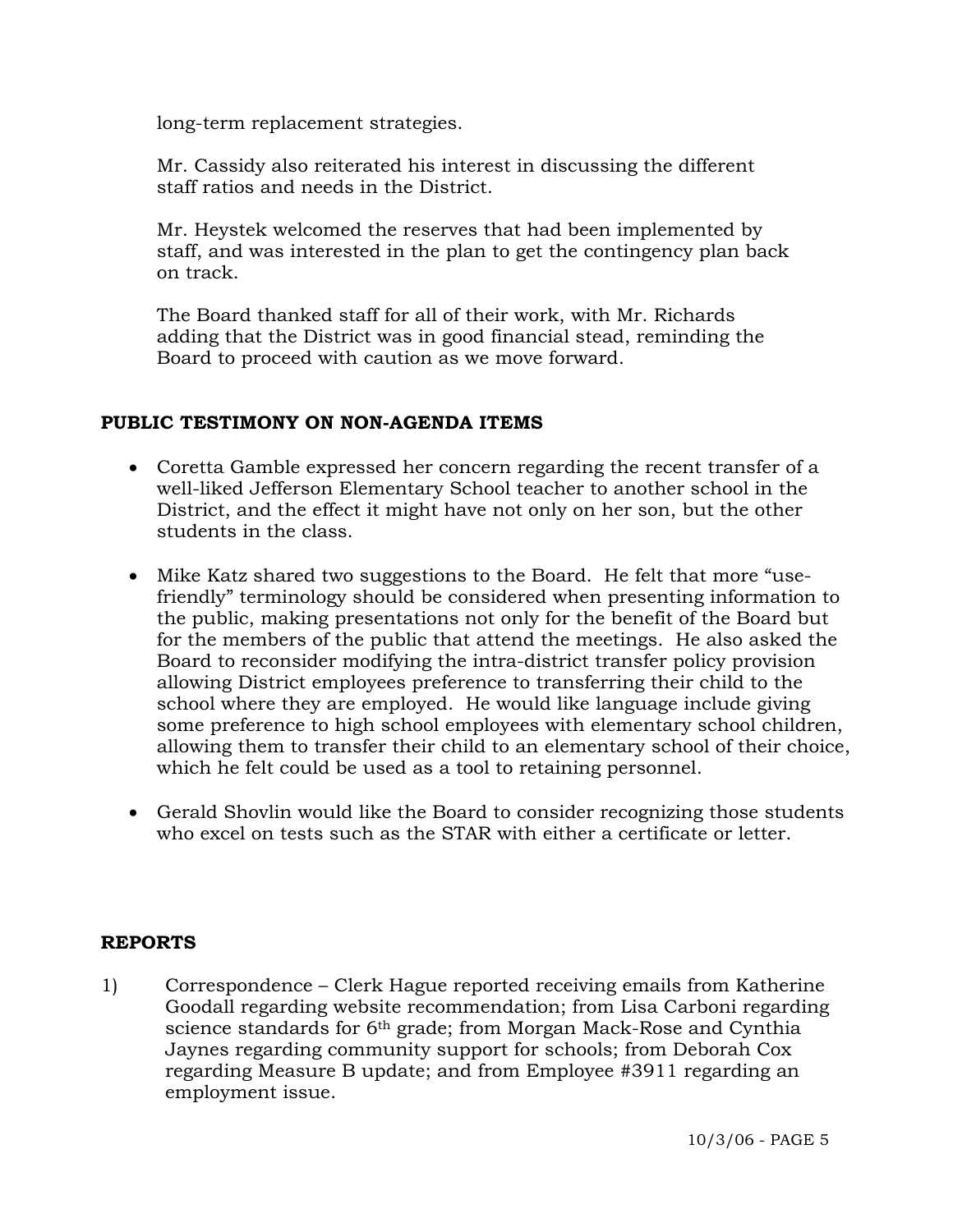2) Superintendent's Report – Superintendent Lim thanked the Board for adopting her 2006-2007 goals, adding that while it was very time consuming, she was pleased with the thoughtful process, noting that the goals would be posted on the website and sent to staff soon. The second annual Parent Leaders Reception will be October 5 at 3:30 p.m. at the District Office. Staff will be sharing comments and suggestions regarding last year's reception, how far we've come in accomplishing those goals, and generate more interest in what would really help in building communication in our District and community through parent leadership. She invited the Board to attend. Child care will be provided.

Ms. Lim had the opportunity to attend a non-partisan press conference with Governor Schwarzenegger on the infrastructure propositions and was pleased to share with him the benefits, should Proposition 1D pass, to San Leandro Unified, along with our Measure B. She also gave him an endorsement card for Measure B, asking him to "please study our Measure B", adding that she "looked forward to receiving that in the mail".

The annual California Basic Education Data System (CBEDS) will be October 4, whereby data will be collected for all of our employees and students to help determine funding for our District.

- 3) Board Committee Reports
	- City/District Liaison Mr. Davis reported that the committee met on September 21. Highlights included City Manager's budget amendment restoring funding (approx. \$160,000) for one additional School Resource Officer (SRO) the first part of 2007, bringing the number to three SROs. Other restored funding included reinstating the Cherry Festival, on a trial bases, (approx. \$90,000), an additional \$41,500 funding available in support for community based organization, which will benefit many District students and their families, and opening the main library on Sundays from 12-4 p.m. (approx. \$63,000).
	- Finance Mr. Richards reported that the committee met on September 25 and reviewed the 2005-2006 Unaudited Actual, which was presented tonight and discussed the District's financial position.
	- Policy Ms. Perry reported that the committee met on September 27, and discussed the proposed Sex Offender Notification Board Policy and Administrative Regulation which were being brought forward for Board action tonight.

 At the request of the Board, the committee considered amending Board Bylaw 9250, Remuneration, Reimbursement, and Other Benefits to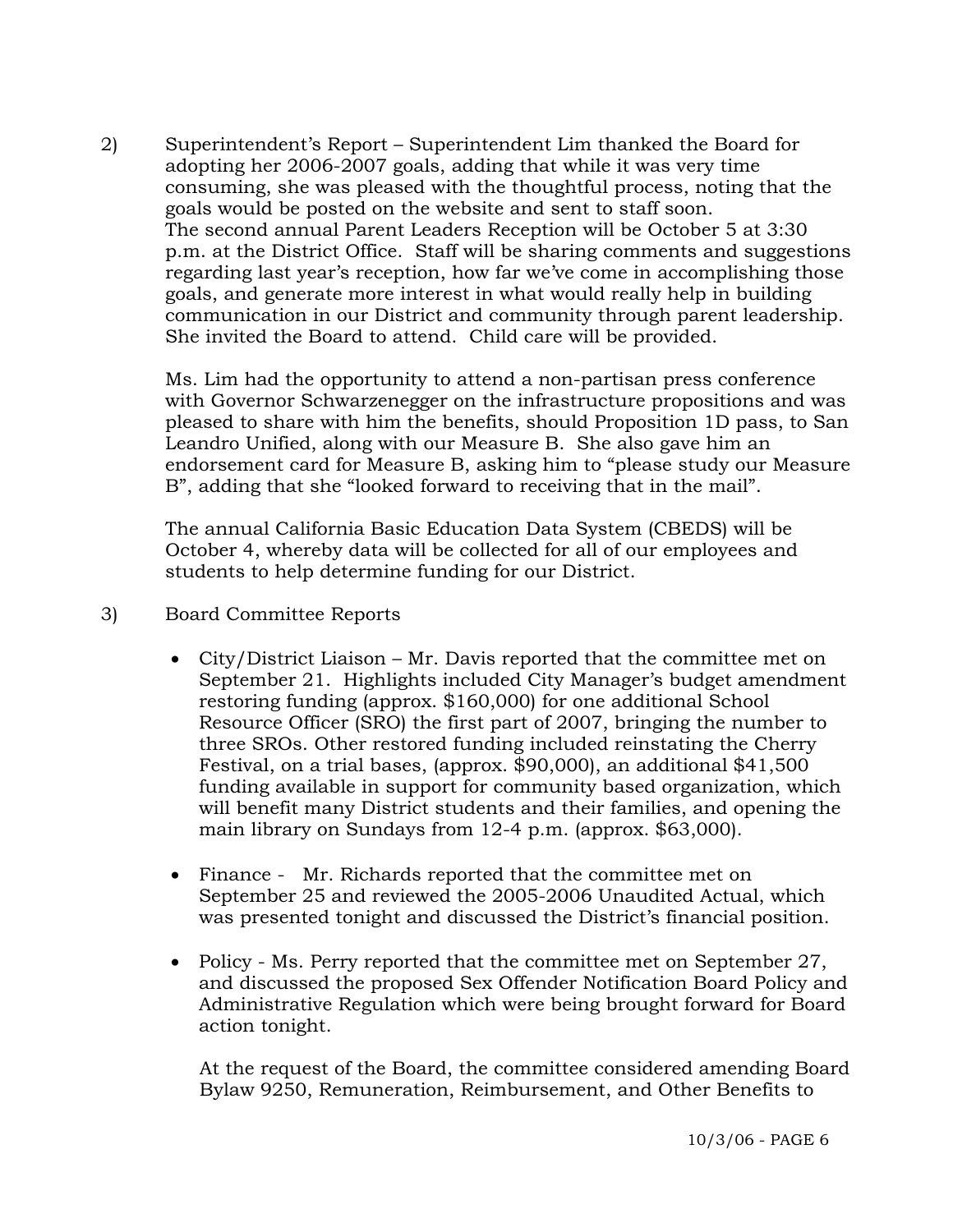include further clarification of "hardship" such as noting special or regular for missed meetings, and President's Cutter suggestion requiring that the Board member requesting compensation abstain from the vote. It was agreed that because the Education and Government Code states that once you reach a quorum, all are considered Board meetings for reasons of compensation, and that you cannot extract out special meetings versus regular meetings, the bylaw would remain the same. She did indicate, however that the committee had asked for a legal opinion from the District's attorney on whether or not Board members could be required to abstain from voting when requesting compensation, and that she would bring the policy back once they received an answer.

 President Cutter was disappointed in the committee's response regarding Board compensation for hardship, and requested that it be put on a future agenda for Board discussion; however that request did not receive consensus.

 Mr. Cassidy was disappointed as well that the majority of the Board had chosen not to continue the discussion with the full Board.

**REPORTS** (**8 p.m.- Time Specific)** Student Representatives' Report – Rachel Whyte, San Leandro High School student representative, said that the high school Advisor Nancy Boissevain had been ill, so that there would not be a school report; however she did update the Board on the Youth Advisory Commission (YAC), which met on Monday, October 2, highlighting the Youth Leadership Committee which recognizes a San Leandro student as an outstanding community member, awards mini-grants, and the Youth Summit which brings students together for day a to educate them on issues of interest such as world issues, or teen issues. It was decided that the YAC retreat would be January 20, 2007.

> Mrs. Cutter said that the Superintendent had sent a response to questions raised from the survey conducted by Ms Boissevain's Leadership class regarding the gate at the high school, noting that as a result of the students' suggestions some changes had been made. Superintendent Lim stated that she would also follow-up on whether the letter had been shared with the Leadership students.

#### **CONSENT ITEMS**

#### General Services

| Approval of Board Minutes – September 6, 2006<br>$1.1-C$ |
|----------------------------------------------------------|
|----------------------------------------------------------|

1.2-C Approval of Board Minutes – September 19, 2006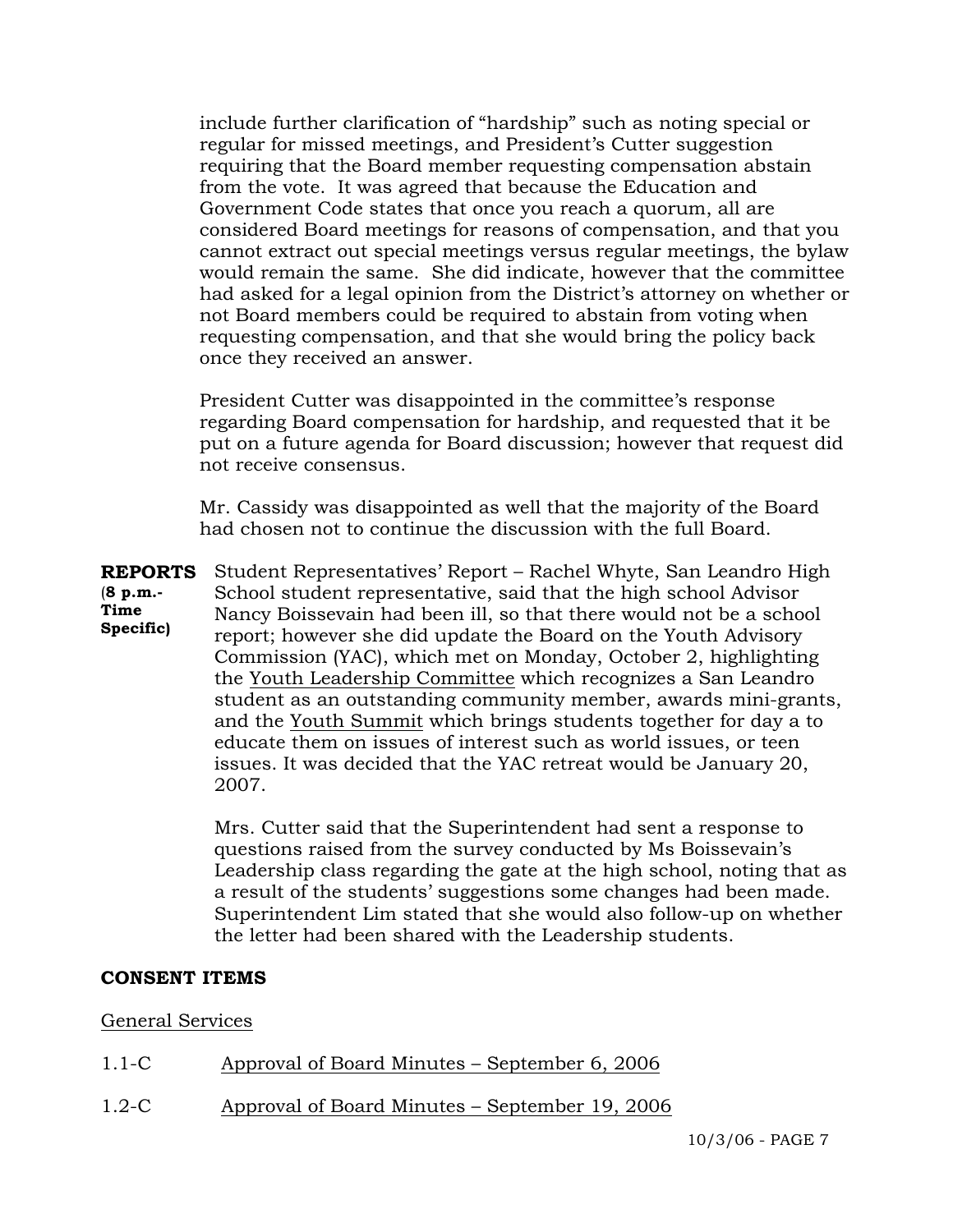## Human Resources

- 2.1-C Acceptance of Personnel Report
- 2.2-C Renewal of Intern & Student Teaching Agreement
- 2.3-C Resolution #06-44, Authorizing Certificated Staff to Teacher with a Variable Term Wavier
- 2.4-C Resolution #06-45, Teacher Teaching Out of Subject Area
- 2.5-C Resolution #06-46, Teachers Teaching Out of Subject Area

# Educational Services

- 3.1-C Acceptance of Donations
- 3.2-C Proposed Stipulated Expulsion Order
- 3.3-C San Leandro Adult School courses for the 2006-2007 school year
- 3.4-C Two Out-of-State Field Trips for San Leandro High School's DECA students
- 3.5-C Discarding Old Library Books at McKinley Elementary School
- 3.6-C Consultant contract for RT Fisher & Associates Home of the QUAD

Business, Operations and Facilities

- 4.1-C Resolution #06-41, Declare Certain Equipment Surplus and/or Obsolete
- 4.2-C 2005/06 Financial Unaudited Actuals
- 4.3-C Resolution #06-42, 2005-2006 Gann Limit
- 4.4-C Resolution #06-43, K-12 State-wide School Facility Bond Proposition 1D
- 4.5-C Liability Claim Submitted to San Leandro Unified School District

On a motion made by Mr. Davis and seconded by Ms. Perry, the Board approved the consent items by a 7-0 vote.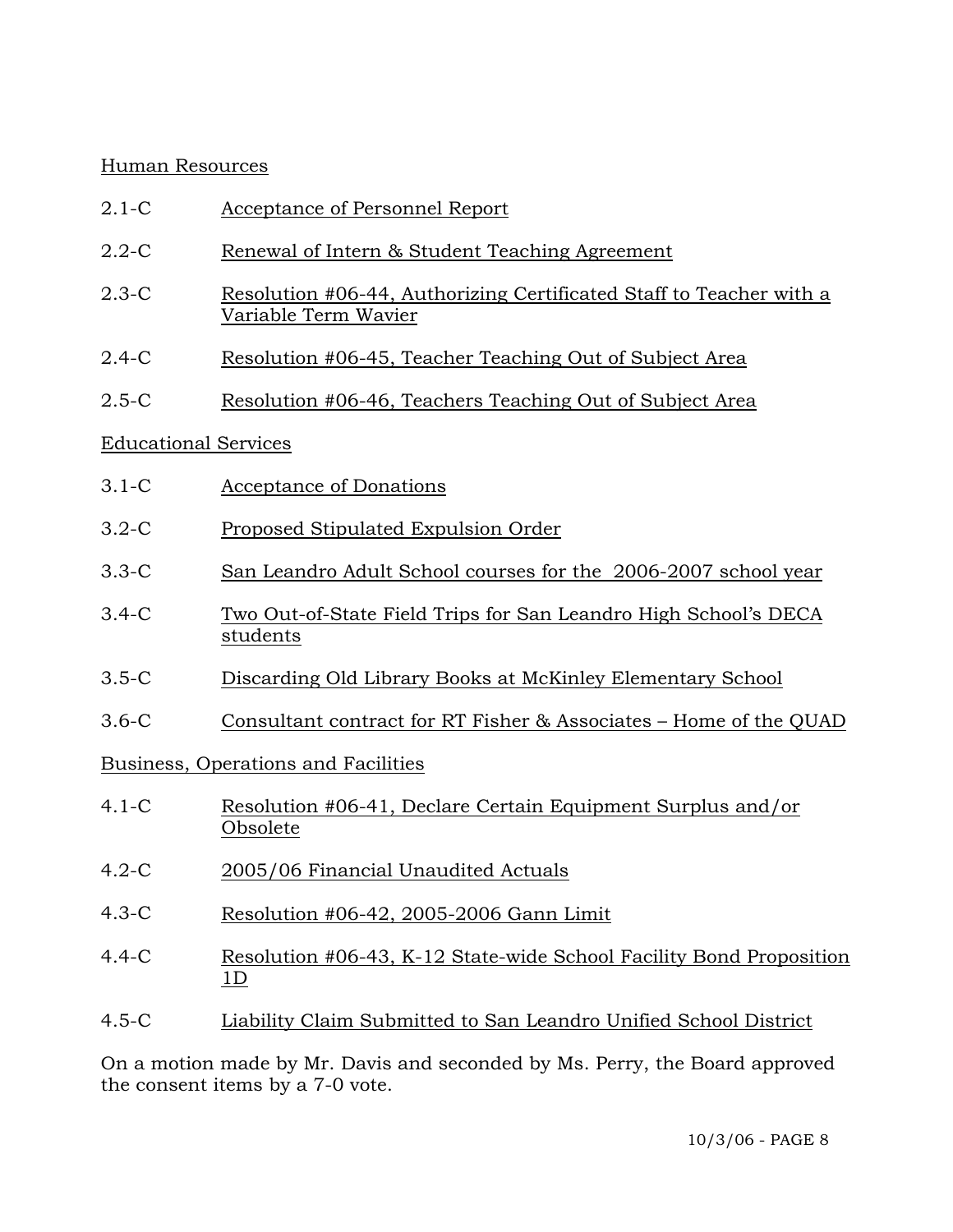## **CONFERENCE ITEMS**

#### Educational Services

### 3.1-CF Board Policy 3515.5, Sex Offender Notification

The Board discussed and considered approving Board Policy 3515.5, Sex Offender Notification.

Mr. Heystek felt that the CD-ROM regarding registered sex offenders referred to in the policy was somewhat obsolete, and that he would like to direct parents to the website as well. He suggested and the Board concurred that in addition to notifying parents of the availability of the CD-ROM, the policy should include a reference to the website and paragraph three should read, "*The Superintendent or designee may annually notify parents/legal guardians of the availability of the CD-ROM and/or website regarding registered sex offenders and recommend that they utilize the information contained on the disk and/or website*"; and paragraph six, "*The district may request copies of the current CD-ROM and/or website of registered sex offenders from the Department of Justice".*

On a motion made by Mr. Davis and seconded by Mr. Richards, the Board approved Board Policy 3515.5, Sex Offender Notification, as amended, by a 7-0 vote.

Business, Operations and Facilities

#### 4.1-CF Bancroft Playing Field Joint-Use Grant: Final Concept Plan

The Board discussed and considered staff's recommendation that the Board pursue the synthetic turf option for the Bancroft playing field and secure a funding source on or before December 1, 2006, and that the Final Concept plan be approved.

Mr. Glaster recapped that at the September 19 Board meeting, staff was asked to revisit the Bancroft playing field and provide estimated cost factors, and pros and cons between a sod turf with a sand-slit draining system, and a synthetic turf.

The Board supported the synthetic turf, however, requested that staff come back with a projected lifetime cost analysis, clear concepts on field usage, maintenance costs, as well as the type of turf available and the overall effects on the environment.

On a side note, Mr. Cassidy asked if there were any plans for the open space next to Cary Drive to make it a more attractive location,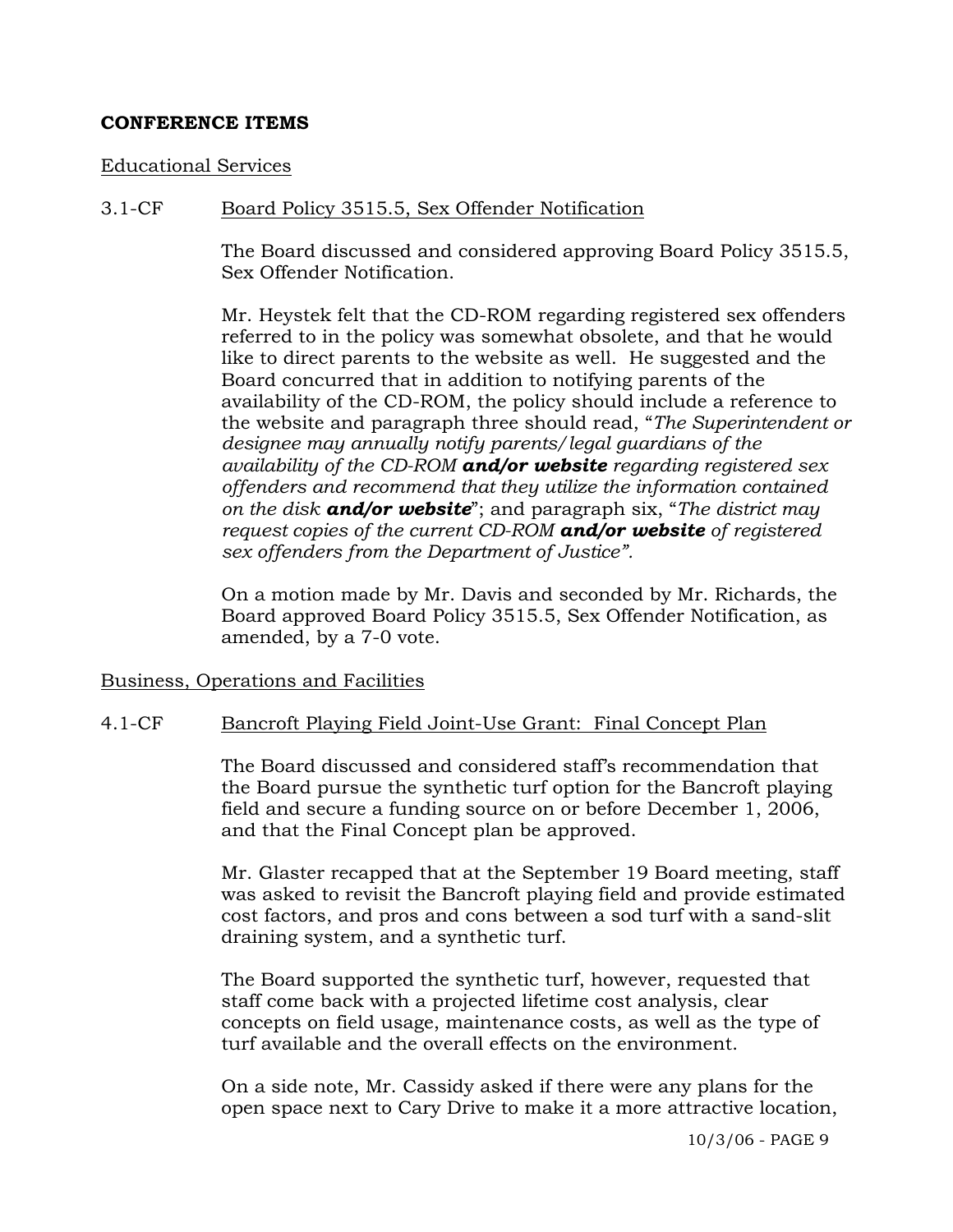to which Mr. Glaster explained that it was not included with the field project; however, it was scheduled to be include in the facilities master plan.

On a motion made Mr. Heystek and seconded by Mr. Davis, the Board approved to direct staff to pursue the synthetic turf option for the Bancroft Play Field Joint-Use Grant, with a funding source being secured on or before December 1, 2006, by a 7-0 vote.

# **INFORMATION ITEMS**

#### Educational Services

3.1-I AR 3515.5, Sex Offender Notification The Board received for information AR 3515.5, Sex Offender Notification as presented.

> Mr. Cassidy was a little uncertain on how staff envisioned distributing information about the dangers of sex offenders to the students.

Ms. Cathey explained that it would not be a neighborhood notification process but rather a collaborative effort between the Superintendent or designee, the district liaison, and law enforcement, with the District taking guidance from law enforcement agencies. She envisioned the information being incorporated with the beginning of the year school notifications sent home to parents, noting that law enforcement agencies provide guidelines as to what and how the information is communicated, adding that the information would be somewhat generic in nature and that staff would be receiving training outlining the process should they suspect a potential sex offender.

# **ADDITIONAL SUGGESTIONS AND COMMENTS FROM BOARD MEMBERS**

- Ms. Perry reported attending:
	- The BTSA Advisory Council, adding that information and plans on how the District would be addressing the new additional state requirements and our responsibility to the Consortium would be forthcoming.
	- The Annual Even Start Program Review, noting that they exceed in all of the required program areas, ranking 13 statewide, adding that she would put a copy of the presentation in each Board members' boxes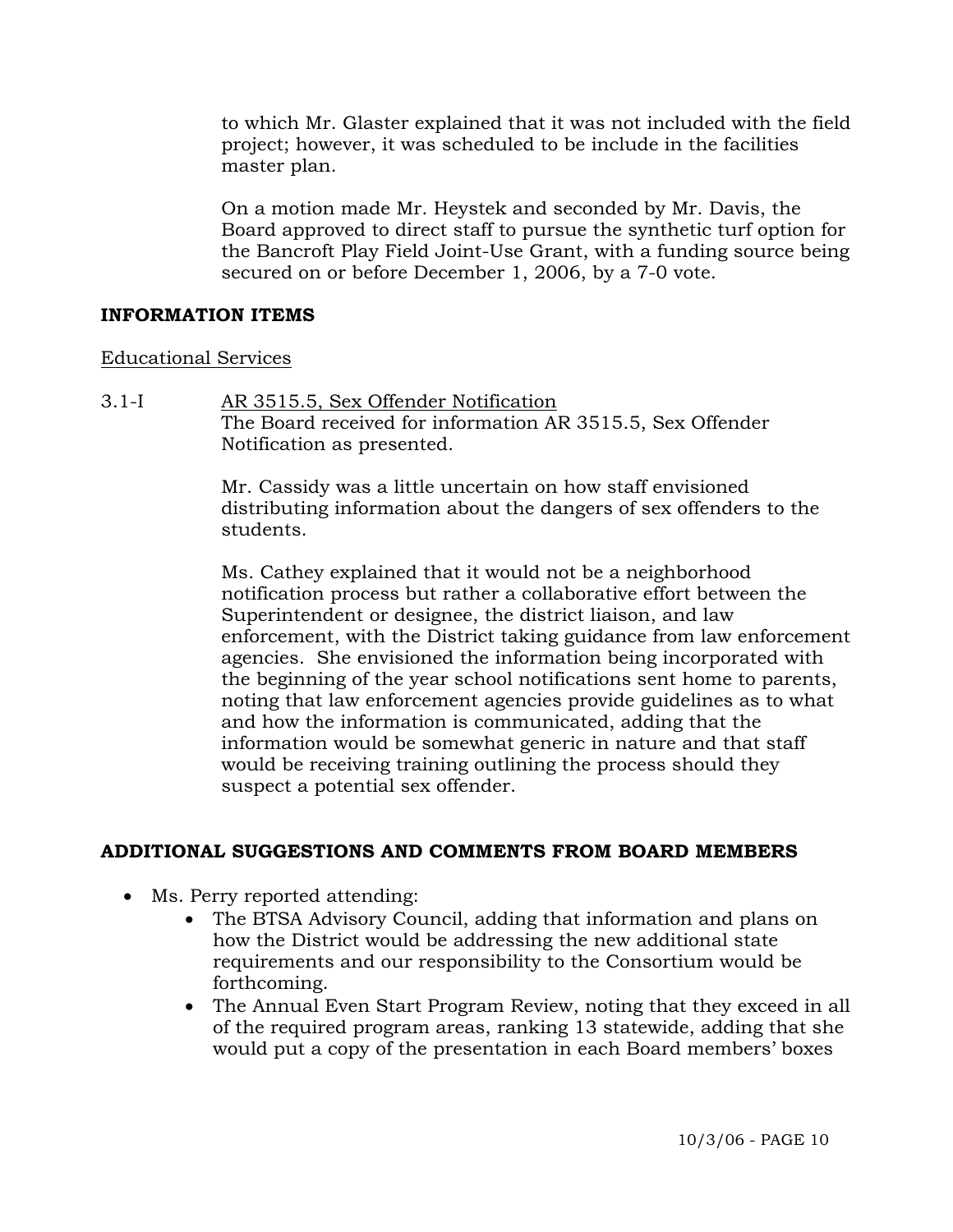- The KNN Annual Finance Workshop, along with Mrs. Cutter and received information around the possible passage of the new state bond
- The City's Transit-Oriented Development Project meeting, along with Mrs. Cutter, where they enlightened the committee on the impact of the project to the District.

Ms. Perry reported that the Back-To-School nights at San Leandro High and Lincoln were well attended, adding that some instructors at Lincoln had indicated to her that they were currently addressing the suspension issue at the site. She will also be attending the Prop. 49 workshop, cosponsored by Assemblymember Wilma Chan and Senator Tom Torlakson on October 4.

- Mrs. Hague reported that John Muir, Bancroft, and San Leandro High were preparing to send their bands to Disneyland for the bi-annual band competition, adding that this would be the first time that Muir has participated
- Mr. Cassidy thanked Ms. Perry for attending the Prop. 49 Workshop, suggesting that staff provide a presentation or report on the District's response or plan of action to the proposition. Superintendent Lim indicated that Daniel Hillman, the newly appointed Grant Coordinator for Student Support Services, would be addressing this, and Ms. Cathey added that David Lorden would be taking a team of six elementary principals to a meeting to hear the scope of the project and the grant requirements.

 Mr. Cassidy also suggested that the school sites list the date of the November election, and the last day for individuals to register to vote in their school newsletters.

 Mr. Cassidy asked for an update on the information concerning the condition of the gate that was being given to teachers and staff at the high school, and that the information be disseminated to parents as well. Mr. Glaster said that a meeting with staff had been scheduled, and the problem with the gating design had been rectified. Ms. Cathey said that the Principal Amy Furtado had indicated she would be updating the parents on any unresolved issues, the purpose of the gate, and background and current status in the October newsletter as the September issue had already been sent home before the request had been made. Mr. Cassidy suggested updating the students through an article in the *Cargo*.

 Campus security at the high school continued to be a concern to Mr. Cassidy, particularly, while visiting the school recently, he noticed that there was no one at the front door monitoring those who entered the school. He wondered if there was really an effective security system at the high school.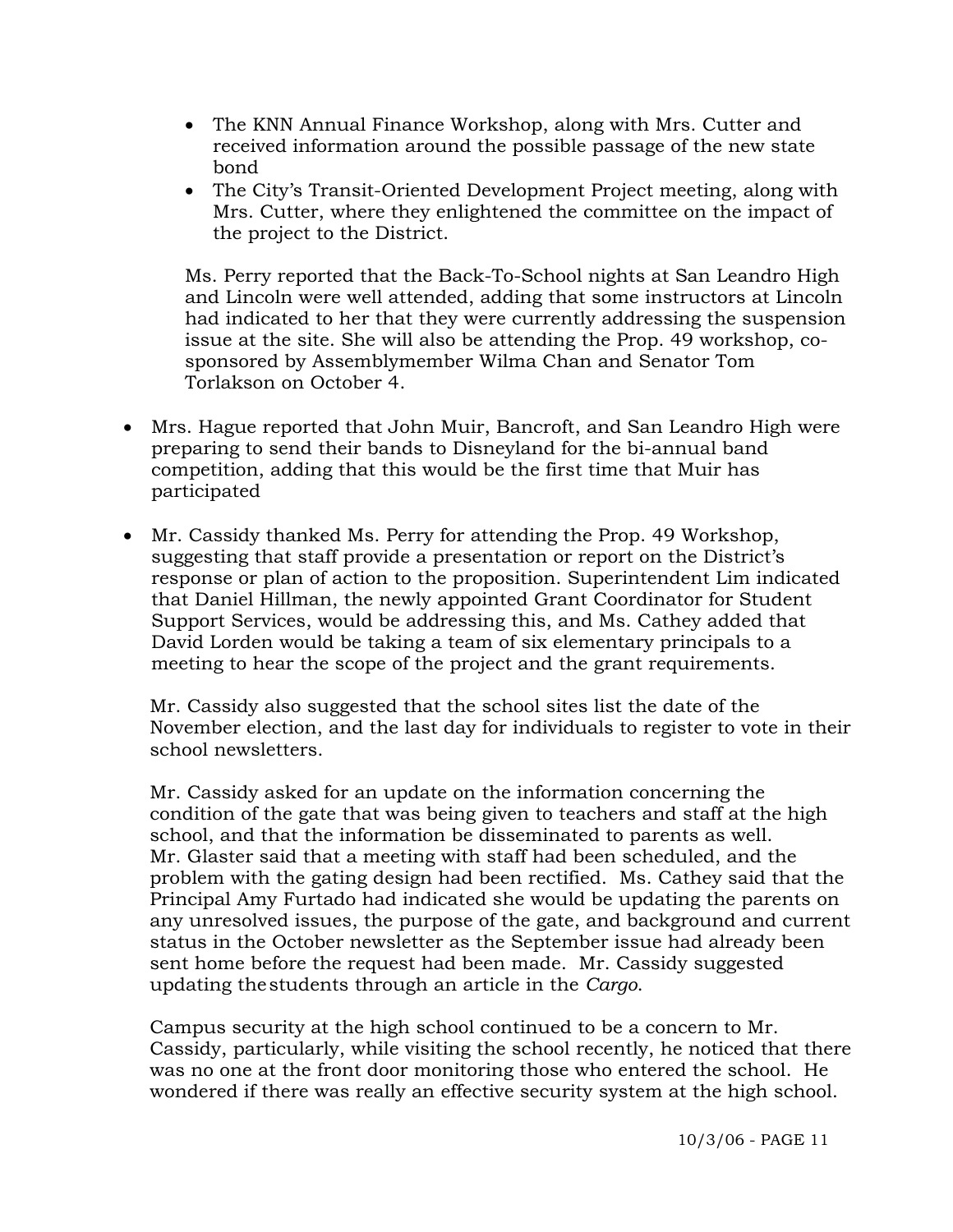He would like to see this addressed and possible solutions brought back to the Board.

 In response, Superintendent Lim said that a letter was sent directing all administrators and staff to conduct a radio check and lockdown drill, and that the community would be receiving a letter also, informing them of the measures being taken in light of recent events that have occurred.

 Mrs. Cutter and the Superintendent also thought that the intent of the gate was to reduce the number of entry points with visitors entering through the front door; however, they were unaware that entrance would be monitored by staff, agreeing that further discussion regarding security was needed.

• Mrs. Cutter added that at the KNN conference the CBO from Fresno Unified shared steps taken to address their \$1.1 billion financial crisis, adding that she had a copy of that presentation. With regards to the Transit-Oriented Development Strategy, Mrs. Cutter added that the school district had not been included in the plan, and that Ms. Perry's and her concerns regarding the effect of the housing on the District were noted at the meeting, and that she did thank Hanson Hom for working with District and keeping us in the loop.